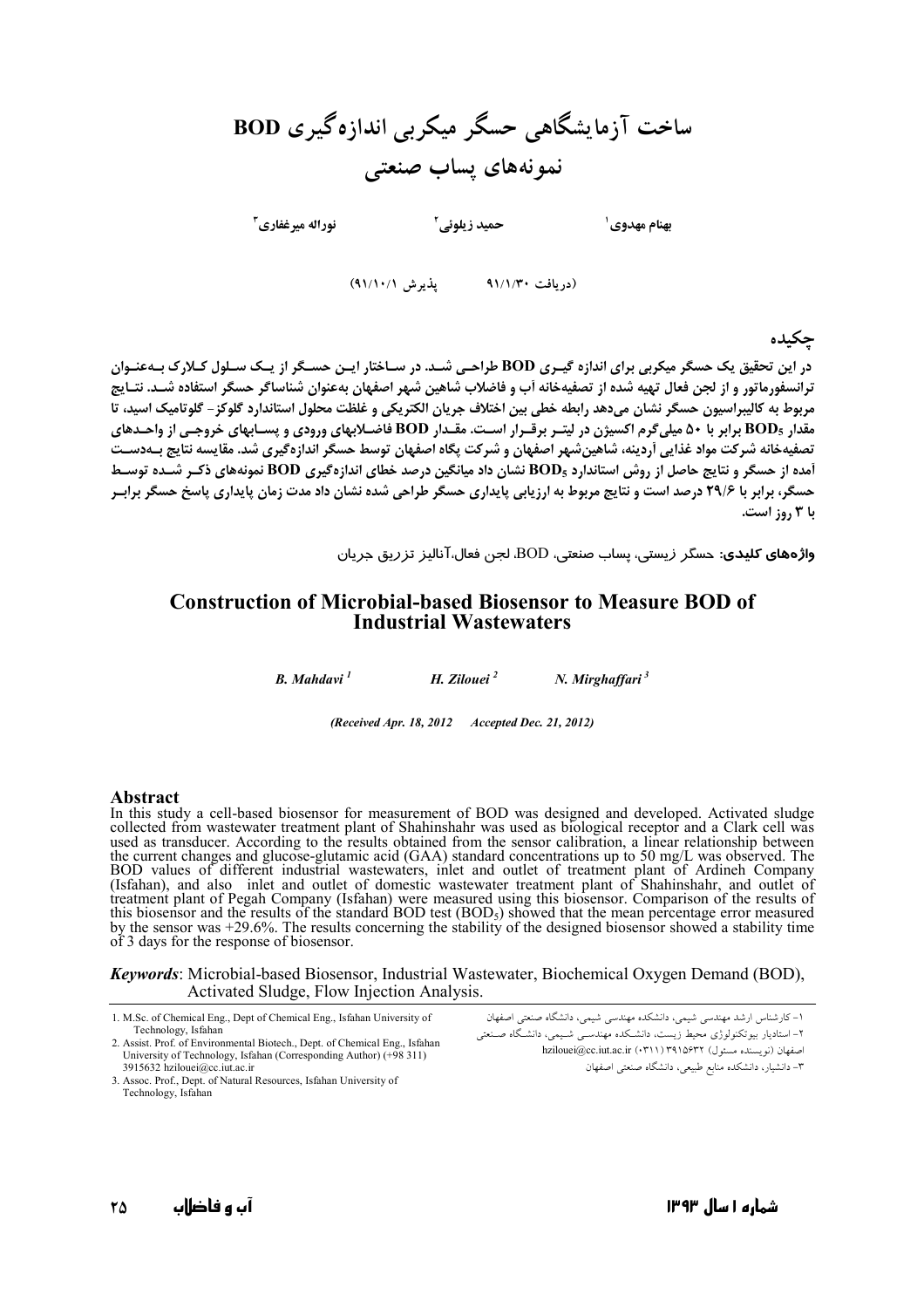#### ١- مقدمه

با توسعه و رشد روز افزون صنايع و افزايش جمعيت جهاني، پسابهاي صنعتي و خـانگي افـزايش يافتـه و آلـودگيهـاي آلـي از .<br>اجزای اصلی و اجتناب نایذیر این پسابها بوده است. امیروزه تعییین کیفیت آب از مهمترین جنبههای مدیریت پساب و فراینـدهای تصفیه آن محسوب می شود. BOD یکی از پارامترهای مورد استفاده و مهم بهمنظور تعیین آلودگی های آلبی آب و فاضلاب است. ایـن یارامتر از طریق اندازه گیری اکسیژن مورد نیاز میکروارگانیسمهـای هوازي در حين تجزيـه اجـزاي آلـي تعيـين شـده، و در واقـع مقـدار .<br>BOD بیانگر مقدار مواد آلی قابل تجزیه در نمونه پساب است [۱]. روش استاندارد اندازه گیری ردههای آلی قابل تجزیه در نمونـههـای یساب، اندازهگیری BOD<sub>5</sub>است. در روش استاندارد انـدازهگیـری BOD، مدت زمان ۵ روز مورد نیاز است و به این دلیل توسعه روشهای اندازهگیری سریع BOD بسیار حائز اهمیت است. آنـالیز و نمایش یارامترهای کیفیت آب و یساب، از جمله BODکه معیـاری از ترکیبات آلی تجزیـهپـذیر زیسـتی اسـت، نقـش بسـیار مهمـی در طراحي و كنترل عملكرد بهينه فرايندهاي تصفيه آب و يســاب دارد. روشهای متداول اندازهگیری BOD، معمولا وقت گیر بـوده و بـرای اندازهگیری در محـل و نیـز نمـایش لحظـهای و آنـی BOD مناسـب نیستند. در نتیجه توسعه روش جدید انـدازهگیـری BODکـه شـامل محدودیتهای مذکور نباشد، احساس می شود. مطالعات زیـادی بـرای بهدست آوردن روشی که توانایی اندازهگیری سریع BOD را داشته باشد، صورت گرفته و حسگرهای زیستی بـا چنـین قـابلیتی پـس از تلاشـهای بسـیار طراحـی شـدهانـد. حسـگرهای زیسـتی بـا قابلیـت اندازهگیری سریع آلایندهها بهشدت مورد توجه قرار دارند [۲-۴].

امروزه دستگاههای آنـالیز پرهزینـه و پیچیـده همچـون GC، AAS ، HPLC ، GC-MS ، اسپکتروفوتومتر و غیـره موجـود اسـت که طی یک مرحله آنالیز با پیشفرآوری پیچیده، وقتگیـر و خسـته کننده، نتایج مناسبی میدهند. اما استفاده از حسگرهای زیستی در مقایسه با روشهای دیگر دارای مزایایی است که مـیتـوان بـه هزینـه کم. سرعت پاسخ دهی بسیار بالا. قابلیت حمـل و اسـتفاده در محـل حتی در منازل، شرایط عملیاتی بسیار ساده و حساسیت بالا اشـاره

کرد. توسعه و کاربرد حسگرهای زیستی بهشدت مـورد توجـه اسـت زيرا در حال حاضر اشكال مختلف واكـنش،هـاي بيوشـيميايي كـاملاً شناخته شدهاند و روشهای آنالیز بر پایه آنها در دهههای اخیـر کــاملاً توسعه يافته است.

اساس کار حسگرهای زیستی بر دو قسـمت اصـلی بنـا شـدهانـد (شکل ۱). قسمت اول شناساگر بیولوژیکی است که در واقع از خصوصیات و ویژگیهای یک جـزء بیولـوژیکی بـرای تشـخیص و شناسایی ترکیب هدف استفاده میشود. استفاده از جـزء بیولـوژیکی بهعنوان شناساگر سبب انتخـابپـذیری و حساسـیت بـالای حسـگر زیستی نهایی میشود. قسمت دوم شامل یک مبدل است که تغییرات ناشی از واکـنش جـزء بیولـوژیکی بـا ترکیـب هـدف را بـه سیگنال قابل اندازهگیری تبدیل میکند. در پایان به یک ثبّات بـرای ثبت نتايج سيگنالهاي حاصله بهمنظور بررسي و مقايسه نتايج نيـاز است. از آنجا که جزء شناساگر بیولوژیکی میتواند سلول میکربی یا هر یک از اجزای داخل سلول مانند پروتئین،آنـزیم، DNA یـا حتـی یسک ژن مـوردنظر از DNA باشـد، دامنــه ســاحت، حساســیت، انتخـابپـذيري وكـارېرد بسـيار وسـيع حسـگرهاي زيسـتي ايجـاد میشود. در این کار جزء بیولوژیکی، سلول میکربی است کـه بـر سـر الکترود کلارک قرار گرفته و در واقع واکنش بیولوژیکی بین سـلول میکربی و ترکیب هدف سبب تولید محصولاتی میشود که بـهوسـیله الکترود اندازهگیری شده و سیگنال تولیـد مـیکنـد. در واقـع سـلول میکربی بهعنوان شناساگر استفاده شده و تغییـرات ناشـی از واکـنش بين سلول ميكربي و آلاينده توسط مبدل به ثبت مي رسد[۵ تا ۷].

اولين حسكر BOD بر پايه سلول ميكربي در سال ١٩٧٧ میلادی توسط کاروب و همکاران مورد استفاده قرار گرفت. وی در طراحي حسگر خود از لجن فعال استفاده كرد [٨]. پـس از آن، افـراد زیادی بر روی حسگرهای BOD با میکروارگانیسمهای مختلف کار کرده و در پی ارتقاء نتایج حسگر بـودهانـد. هیکومـا و همکـاران در سال ۱۹۷۹ میلادی از میکروارگانیسم *تریکوسـپورون کوتـانوم'* در حسبگر خسود استفاده نمبودهانيد [۹]. در سيال ۱۹۸۰ ميلادي،

 $\frac{1}{1}$  Trichosporon cutaneum

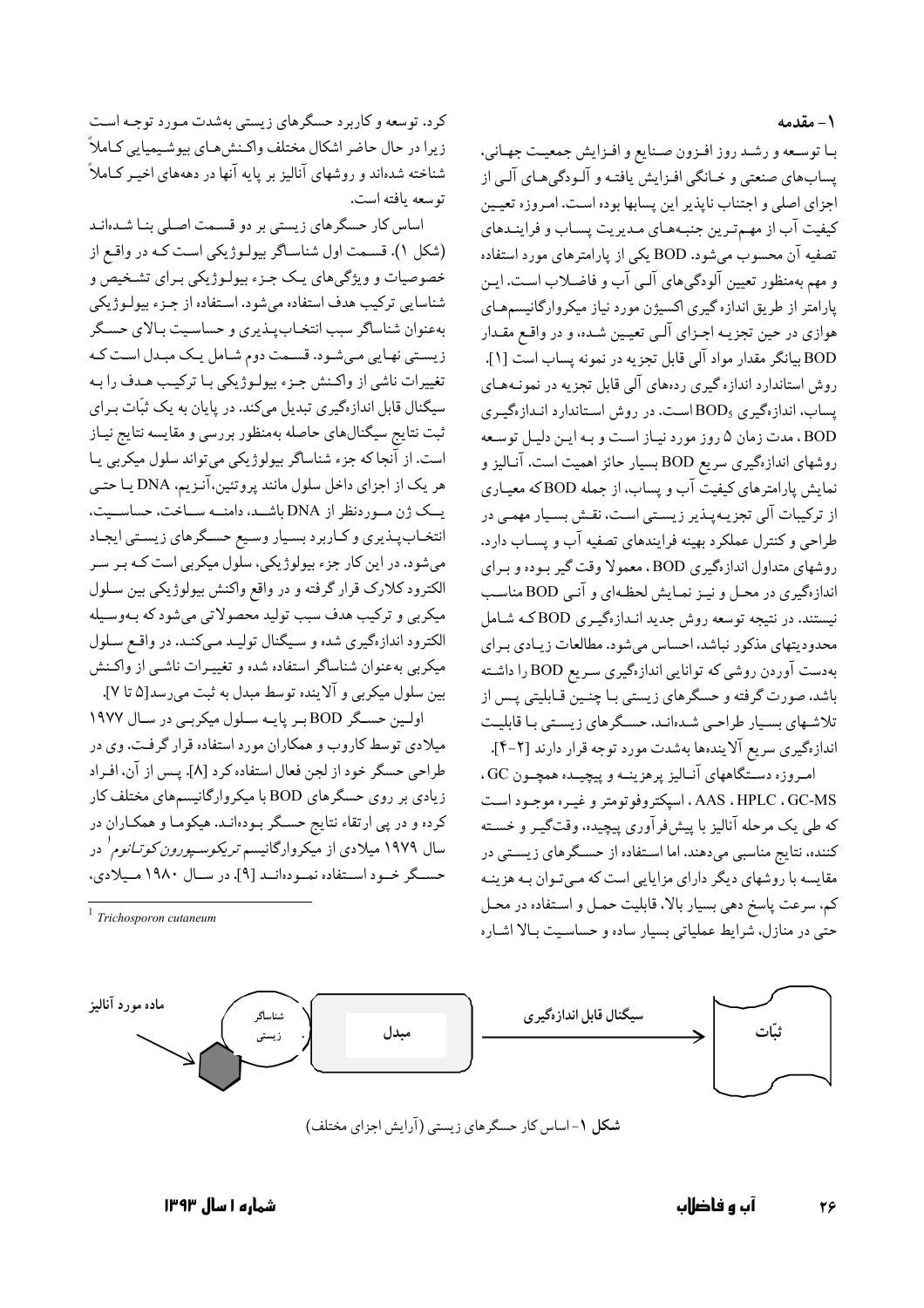کولیز و همکـاران بــر روی حســگر BOD بــا میکروارگانیســم ه*انسنسولا آناملا <sup>ا</sup> ک*ار کردهانـد [۱۰]. کاواباتـا و ناکـامورا در سـال ۱۹۸۶ مـیلادی بـه اســتفاده از میکروارگانیســم/*شریشــیا کلــی <sup>۲</sup>* در حسـگر خـود پرداختـهانـد [۱۱]. در پژوهشــی در سـال ۱۹۸۸ از *باسیلوس سابتیلیس "* در حسگر استفاده شده است [۱۲]. تمامی ایـن محققان در پمی اندازهگیری سریع و در عین حال دقیق BOD پسابهای مختلف بودهاند و تا امروز حسگرهای زیستی بـهدلیـل سرعت پاسخدهی مناسب در طول سه دهه، ارتقـا یافتـهانـد. مقايسـه بین حسگرهای مختلف بر مبنای نوع میکروارگانیسم مـورد اسـتفاده بهءنوان شناساگر (بهصورت خالص، مخلوط، بـاكترى و مخمـر)، بـر مبنای سرعت پاسخ دهی به تزریق نمونه، بر مبنای محدوده عملیـاتی (محـدوده خطـي منحنـي كاليبراسـيون)، كمتـرين مقـدار تشـخيص آلاینـده ٔ و نیـز بـر مبنـاي شـرايط بهينـه عمليـاتي قابـل مقايسـه و تقسيم بندى هستند [١٣].

هـدف از ايــن تحقيــق، ســاخت و توســعه حســگر زيســتي آمپرومتریک بهمنظور اندازهگیری BOD نمونه پسـابهـای واقعـی بود و از سیستم آنالیز تزریق جریان برای اندازهگیری استفاده شد.

### ۲- مواد و روشها

٢-١- لجن فعال و محيط كشت

لجـن فعـال بـهعنـوان شناسـاگر بيولـوژيكي از تصـفيهخانـه آب و فاضلاب شاهين شهر اصفهان تهيه شد و بهمنظور ايجاد يک مخلوط میکربی پایدار و یکنواخت. یک مرحله آماده سازی لجن فعال انجام شد. برای این منظور مقدار ۲ لیتر از لجن فعال در یک ظرف بهمدت ۳ هفته هوادهي و خوراک دهي شـد. هـوادهي بـراي رسـيدن اکسیژن مورد نیاز برای رشد میکربها و در عین حال برای هم زدن محیط کشت بهمنظور جلوگیری از تهنشینی میکربها انجام گرفت. براي هوادهي از يک پمپ هـوادهي و بـراي خـوراکدهـي از محـيط کشت با مشخصات زیر استفاده شد: ۲۰ میلههگرم سولفات منیـزم، ۱/۵گرم پیتون، ۶گرم گلوکز، ۴۰ میلیگرم کلراید کلسیم، ۲۸۰ میلیگرم دی پتاسیم هیدروژن فسفات. ۷۰ میلیگرم کلراید سدیم و ۱/۱گرم عصاره مخمر در یک لیتر آب مقطر و تا زمان اسـتفاده، در دمای ۴ درجه سلسیوس نگهداری شد [۱۴ و ۱۵].

### ٢-٢- محلول استاندارد BOD

از محلـول گلـوکز و گلوتاميـک اسـيد بـهعنـوان محلـول اسـتاندارد استفاده شد. برای ساخت این محلول مقدار ۱۵۰ میلیگرم از گلـوکز

Detection Limit

و ۱۵۰ میلیگرم از گلوتامیک اسید در یک لیتر آب مقطر حـل شـد. مقدار BOD این محلول طبق روش استاندارد BOD<sub>5</sub> برابر ۲۰۰±۴۰ میلیگرم اکسیژن در لیتر بود. این محلـول نیـز تـا زمـان اسـتفاده در دمای ۴ درجه سلسیوس نگهداری شد [۱۶-۱۹].

### ٢-٣- بافر فسفاتي

بافر فسفاتی نقش سیال حامل را ایفـا مـیکنـد کـه یکـی از اجـزای سیستم آنالیز تزریق جریان محسوب میشود. سـیال حامـل بایـد بـه گونهای انتخاب شود کـه هـیچگونـه برهمکنشـی بـا مـواد موجـود در سیستم و لجن فعال نداشته باشد [٢٠]. برای سیال حامل از یک بافر فسفاتی استفاده شد. برای این کار، محلولهای ۱ مولار از پتاسیم دی هیدروژن فسفات و دی پتاسیم هیـدروژن فسـفات تهیـه شده و در نهایت مقدار ۳۸/۵ میلی لیتر از محلـول ۱ مـولار پتاسـیم دی هیدروژن فسـفات و ۶۱/۵میلـی لیتـر از محلـول ۱ مـولار دی پتاسيم هيدروژن فسـفات مخلـوط و بـا آب مقطـر بـه حجـم ١ ليتـر رسید. محلول بافر فسفاتی ۰/۱ مولار با pH برابر ۷ بهدست آمد.

### ۲-۴-نمونههای پساب

فاضلاب ورودي به واحد لجن فعـال تصـفيهخانـه شـركت آردينـه و پساب خروجي از اين واحد، پسـاب خروجـي از واحـد لجـن فعـال تصفيهخانه شركت پگـاه اصـفهان، فاضـلاب ورودي بـه واحـد لجـن فعال تصفيهخانه آب و فاضلاب شـاهين شـهر و پسـاب خروجـي از این واحد برای اندازهگیری مورد استفاده قرار گرفتند.

### ۲-۵- تثبیت میکروارگانیسمها

برای تثبیت لجن فعال بر روی حسگر، مقدار ۵۰ سی سبی از محیط کشت لجن فعال به مدت ۱۵ دقیقـه بـا دور ۴۰۰۰ rpm سـانتریفوژ شد. رسوب ایجاد شده توسط بافر فسفاتی تهیه شده، برای دو تـا سـه مرتبــه شستشــو داده شــد و مجــدداً بــهمــدت ١۵ دقیقــه بــا دور ۴۰۰۰ rpm سانتریفوژ، و مقداری از رسوب حاصل بـر روی غشـاء نایلونی قرار داده شد و سپس غشاء نـایلونی بـر روی حسـگر نصـب شد [۱٫ ۱۴].

## ٢-۶-طراحي حسگر

بهمنظور ساخت حسگر BOD ، ابتدا یک الکترود کلارک طراحی و ساخته شد. در الکترود مورد نظر از یک سیم نقرهای بهعنوان الکترود مرجع و از یک سیم پلاتینی بهعنوان الکترود در حـال کـار اسـتفاده شد. پلاتین در یک لایه پلاستیکی قرار گرفت و سیم نقرهای به دور آن پیچیده شد بهگونهای که هیچ تماس مستقیمی بین نقـره و پلاتـین برقـرار نگـردد. مجموعــه دو الکتـرود در يــک محفظــه پلاســتيکي

Hansensula anamola

Escherichia coli Because Subtilis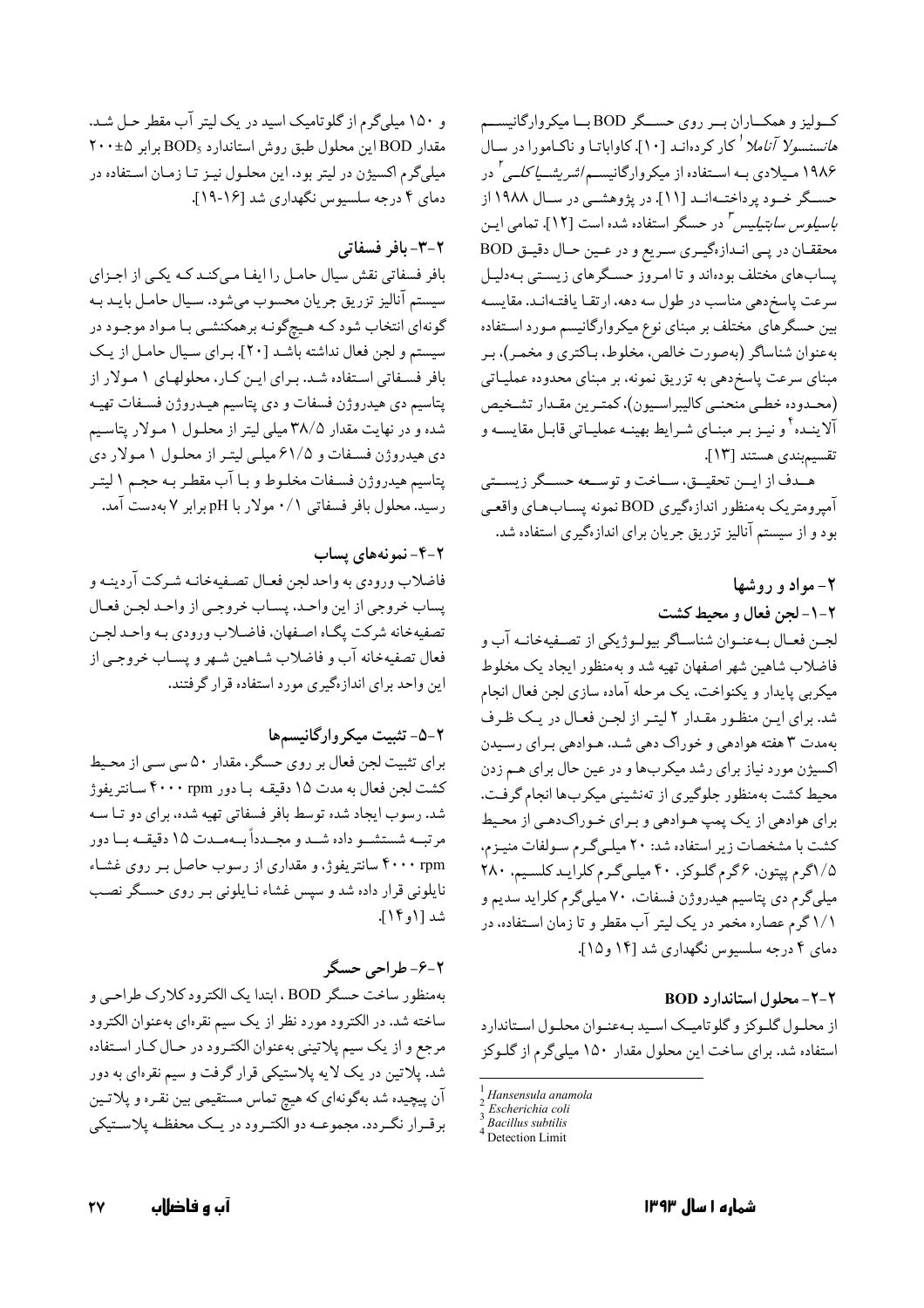بهعنوان بدنـه سـلول كـلارك قـرار گرفـت و در انتهـاى محفظـه يلاستيكي، يک غشاء تفلوني بهكمک يک دريـوش تعبيـه شـد. ايـن غشاء تنها اجازة عبور هوا به داخل سلول را مىدهد [١۴]. از كلرايـد يتاسيم بـا غلظـت ٠/١ مـولار بـهعنـوان الكتروليـت اسـتفاده شـد [٢و١۶]. با توجه به نشت الكتروليت از غشاء در طول زمـان و نيـاز به تزریق مجدد الکترولیت بـه داخـل سـلول، یـک مجـرا در بـالای سلول براي تزريىق الكتروليت تعبيه شد. ساخت سلول كلارك بهگونهای انجام شد که هیچگونه راه نفوذ هوا (جز از طریق غشاء) بـه داخل سلول وجود نداشته باشد. در نهایت از یک غشاء نـایلونی استفاده شد. این غشاء که تنها اجازه عبور مواد آلی را از سیال حامـل به داخل سلول میدهد، در انتهای سلول و بر روی درپوش نصب شد بهگونهای که قابل تعویض باشد [۲۱]. عمـل تثبیـت لجـن فعـال بـر روی این غشاء انجام میشود. پـس از سـاخت حسـگر، یـک سـل از جنس شیشه بهمنظور جاسازی حسگر در آن، ساخته شـد. شـمایی از این حسگر در شکل ۲ نشان داده شده است.

۲-۷- روش اندازه گیری

براي فراينـد انـدازهگيـري BOD از سيسـتم آنـاليز تزريـق جريـان (FIA) استفاده شد. در ساختار این سیستم از یک یمپ پریستالتیک واتسون مارلو ساخت کشـور انگلسـتان <sup>۱</sup>، دسـتگاه پتانسیواسـتات <sup>۲</sup>، پمپ هوادهی ۳ و یک رایانه برای ثبت نتایج استفاده شـد. شـمایی از این سیستم در شکل ۳ نشان داده شده است. پـس از اتصال اجـزای مختلف سیستم، بافر فسفاتی که در یک منبع توسط پمپ هـوادهی، بهخوبی هوادهی میشود، بهکمک پمپ پریستالتیک به سیستم پمپاژ میشود. حسگر میکربی با سیمهـای رابـط بـه پتانسیواسـتات وصـل میشود و پتانسیلی برابر با ۶۵۰-میلی ولت از طرف پتانسیواستات به حسگر اعمال میشود. پس از تثبیت لجن بر روی غشاء نایلونی و نصب بر روی حسـگر و نیـز هـوادهی بـافر فسـفاتی بـا یـک شـدت هوادهی مناسب، شدت جریان پمپ پریستالتیک بر روی ۰/۹ میلیلیتر بر دقیقه تنظیم شد. پس از برقراری تمام اتصالات بین حسگر، پتانسیواستات و رایانه و روشــن كــردن آنهـاً، مشخصــات روش جريــانســنج توسـط يــك نـرمافـزار<sup>۴</sup> بـه دستگـاه پتانسیواستات وارد شد. مهـمتـرین پارامتــر موجود در این نرم افزار، پتانسیل اعمـال شـده بـه حسـگر از طـرف یتـانسیـواستات است که مقدار این پتانسیل برابر با ۰/۶۵- ولـت

<sup>1</sup>401U/DM2, Watson-Marlow, UK

<sup>4</sup> Electrochemistry Power Suite Software



شكل ٢-اجزا و ساختار حسكر ميكربي BOD [١٢]

ثابت شـد. خروجـي حسـگر كـه بـهكمـك نـرم افـزار و دسـتگاه پتانسیواستات ثبت میشود، یک منحنبی جریان الکتریکی-زمان است. برای اینکه جریان الکتریکی خروجی از حسگر به یک مقـدار يايا برسد، لازم است مدت زماني در حدود ١ تا ٣ ساعت به سيستم فرصت داده شود. پس از این که جریان الکتریکی خروجی از حسگر بهمدت حداقل ٣٠ دقيقه ثابت ماند، سيستم آماده اندازهگيري است.

# ۳-نتايج و بحث ۰۳-۱-کالیبر اسیون حسگر

كاليبره كردن حسگر اساسي ترين و مهم ترين مرحلـه انـدازهگيـري BOD است. برای کالیبراسیون از محلول استاندارد GGA استفاده شد. رقیق سازی محلول استاندارد بهگونهای انجام شد تـا محلولهـایی ۰۹۰، ۱۱۰، ۱۲۰، ۱۲۰ و ۱۳۰ میلیگرم اکسیژن در لیتر به دست آید. در راهاندازی سیستم، مقدار حجم لجن فعال تثبیت شده بر روی غشاء نـايلونـي برابر با ۵۰۰ ميكرو ليتر، شدت جريان سيال حامـل برابر با ۰/۹ میلی لیتر بر دقیقه و pH سیال حامل برابر با ۷ انتخاب شد. پس از آن برای هـر یـک از محلولهـای بـهدسـت آمـده، فراینـد اندازهگیری انجام شد. برای اندازهگیری نمونههای استاندارد، مقـدار ۳ میلی لیتر از محلول مورد نظر در ورودی یمپ تزریـق شـد. بـرای تمامي نمونهها، مقدار پاسخ حسگر و يا بـهعبـارتي اخـتلاف جريـان الكتـريكـي (ΔI) بيـن دو حـالـت يـاياي قبل و بعد از تزريق نمونه،

Potentiostat /Galvanostat Model 273, EG&G Instrument

 $3$  Aco -5505, HAILEA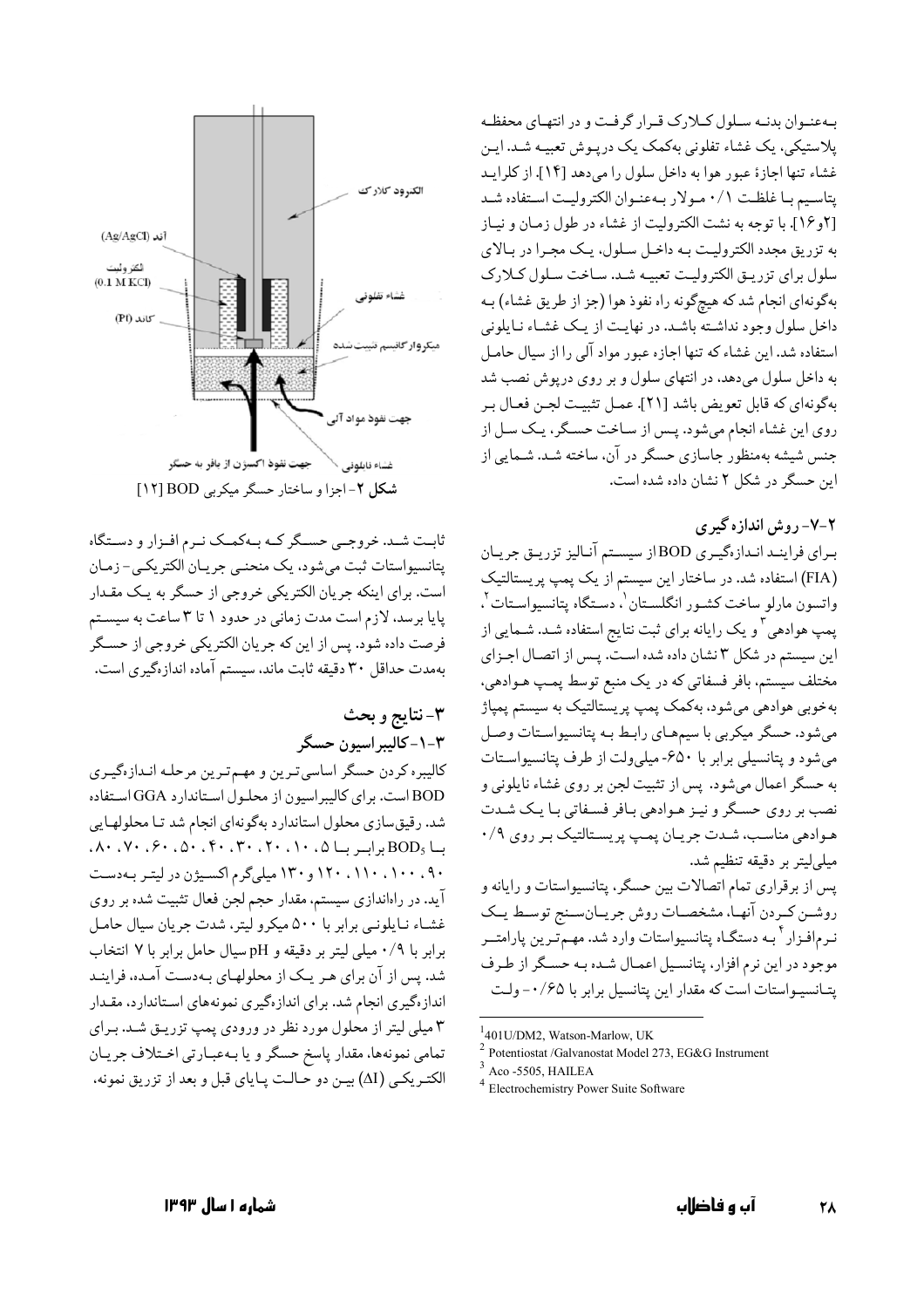

شکل ۳-سیستم آنالیز تزریق جریان به همراه حسگر زیستی [۵]



شکل ۴- مقدار پاسخ (ΔI) و زمان پاسخ (Δt) در منحنی جریان الکتریکی خروجی از حسگر در مقابل زمان

همانطور که در شکل ۵ دیده مـیشـود، بهتـرین محـدوده خطـی برای مقادیر BODs بین ۵ تا ۵۰ میلیگرم در لیتر با ضریب همبستگی ۰/۹۷۸ بهدست آمده است. بنابراین این حسـگر توانـایی اندازهگیری نمونههایی را دارد که مقدار BOD آنها در ایـن محـدوده باشد. بهازای نمونههایی با BOD بالاتر از ۱۰۰ میلیگرم در لیتـر، مقدار پاسخ حسگر از ۶۰۰ تا ۶۱۰ تا ۶۱۰ تجاوز نخواهد کرد. بنابراین برای نمونههایی که مقدار BOD آنها بالاتر از محـدوده خطـی باشـد. لازم است عملیات رقیق سازی انجام شود.

انـدازهگیـری شـد. نمونـهای از خروجـبی حسـگر (منحنـبی جریــان الکتريکي- زمان) در شکل ۴ ديده ميشود.

در نهایت با استفاده از مقادیر اختلاف جریان الکتریکی برای هر یک از نمونهها، منحنی کالیبراسیون یا به عبارتی منحنـی AI-BOD<sub>5</sub> حاصل و از روی نمـودار، محـدوده خطـی انـدازهگیـری تعیـین شـد. محدوده خطی بهدست آمده، محدوده ای است که اندازه گیـری دقیـق BOD در آن میّسر خواهد بود [۱۴، ۱۷ و ۲۲]. نتایج بهدست آمـده بهصورت منحني كاليبراسيون در شكل ۵ نمايش داده شده است.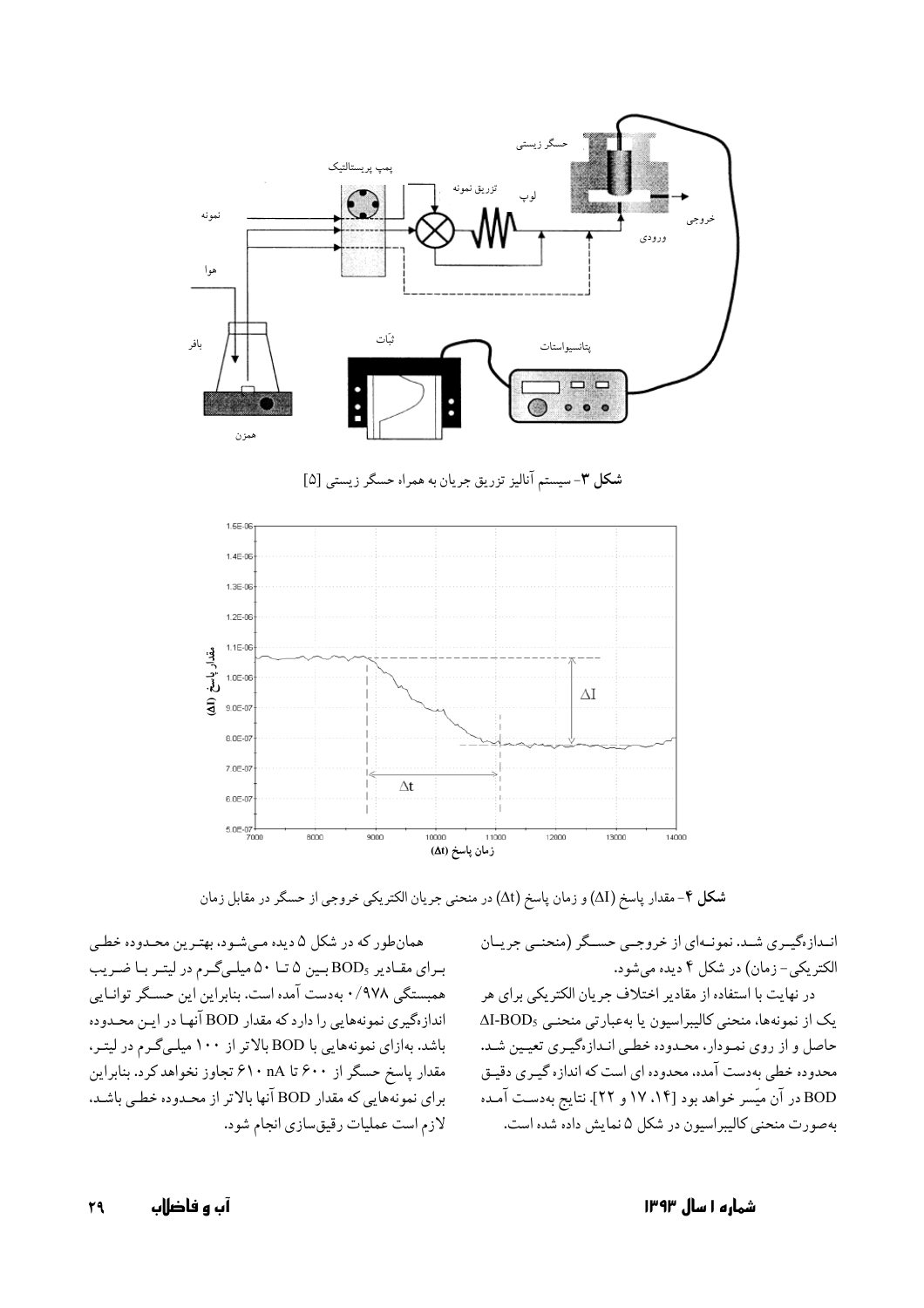بهطور کلی، محـدودهٔ خطـی بـرای حسـگرهای BOD، پـارامتر ثابتی نبوده و وابستگی شدیدی به چگونگی آمادهسازی حسگر دارد. نوع و مقدار میکروارگانیسم تثبیت شده، فرایند تثبیت، نـوع محلـول اسـتاندارد و غيــره تــأثير زيــادي بــر محــدودۀ خطــي در منحنــي كاليبراسيون دارد [ ١٤، ١٧ و ٢٢]. محدوده خطى اندازهگيري براي حسـگرهای BODبا میکروارگانیسـمهـای مختلـف در جـدول ۱ مقايسه شده است.

| جدول ١- محدوده خطي عملكرد چند نمونه مختلف حسگر زيستي |  |
|------------------------------------------------------|--|
| <b>BOD</b>                                           |  |

| محدوده خطي<br>(mg O <sub>2</sub> /L) | ميكرب تثبيت شده                                  |
|--------------------------------------|--------------------------------------------------|
| $9 - 11$                             | سيتدوباكتر وانترو باكتر <sup>ا</sup>             |
| $\langle \rangle$                    | تريكوسپرون كوتانيوم <sup>۲</sup>                 |
| $f - 1 \cdot \cdot$                  | تريكوسپرون كوتانيوم                              |
| $1 - f\Delta$                        | هانسنولا آنوملا <sup>"</sup>                     |
| $\eta - \tau$                        | سودوموناس <sup>ء</sup>                           |
| $1 - f$ .                            | سودوموناس پوتيدا <sup>0</sup>                    |
| $<$ $55$                             | كلبسلا اكستيوكا                                  |
| $Y - YY$                             | باسىلوس سابتىلىس <sup>ى</sup>                    |
| $Y - \Delta \Delta \cdot$            | آرزولا ادنيووران^                                |
| $< \Lambda$ .                        | باسيلوس سابتليس و باسيلوس ليچنفرميس <sup>۹</sup> |
| $\overline{\xi}$ .                   | لجن فعال                                         |

همانطور که در شکل ۴ دیده میشود، زمان پاسخ حسگر حـدود ۳۰ دقیقـه اسـت. زمـان پاسـخ در حسـگرهای BOD، عـلاوه بـر پارامترهای هیدرولیکی مانند شدت جریان بافر، pH و مقدار تزریق نمـونه و پـارامتـرهاي ميكربـي مانند نـوع و مقـدار ميكــروارگانيسم تثبیت شده و خالص یا مخلوط بودن نمونه میکربی تثبیت شـده، بـه تکنیک استفاده شده برای اندازهگیری و کالیبراسیون حسگر بستگی دارد. زمان پاسخ در روش حالت پایا بیشتر از زمان پاسخ در روش سرعت اولیه است. در روش حالت پایا کـه در ایـن تحقیـق اسـتفاده شد، به حسگر فرصت رسیدن به حالت پایا داده میشود. لـذا هـر چـه مقدار BOD موجود در نمونه بیشتر باشد، مدت زمان بیشتری برای

- Citrobacter sp. And Enterobacter sp.
- Trichosporon cutaneum
- Hansenula anomala
- Pseudomonas sp.
- Pseudomonas putida Klebsiella oxytoca ASI
- **Bacillus** subtilis
- Arxula adeninivorans LS3
- $B.$  subtilis +  $B.$  licheniformis



 $BOD_5$  (mg O<sub>2</sub>/L)

شكل ۵- منحنى كاليبراسيون حسگر BOD<sub>5</sub> (حجم لجن فعال تثبيت شده برابر ۵۰۰ میکرو لیتر، شدت جریان سیال حامل برابر ۰/۹ میلیلیتر بر دقیقه و pHسیال حامل برابر ۷)

رسیدن حسگر به حالت پایا نیاز خواهد بود. در عـوض از انباشـتگی ترکیبات در لایه میکربی حسگر جلوگیری می شـود [۱۳ و ۱۴]. در تحقیقات صورت گرفته با روش اندازه گیری حالت پایا، زمان پاسخ در محدوده ۱۳ تا ۲۰ دقیقه برای میکروارگانیسمهای خالص و زمان یاسخ حـدود ۳۰ دقیقـه بـرای مخلـوط میکربـی گـزارش شـده اسـت  $JY$ 

### ۳-۲- اندازهگیری BOD نمونههای واقعی و مقایسـه نتـایج بـا نتايج روش استاندارد BOD<sub>5</sub>

برای اندازهگیری BOD نمونهها، پس از برقراری حالت پایای اولیه، مقدار ۳ میلیلیتر از هریک از نمونـههـا در ورودی پمـپ تزریـق و پس از برقراری حالت پایای ثانویه، مقدار پاسخ حسگر، اندازهگیری شد. اندازهگیری صحیح، زمانی انجام میشود کـه BOD نمونـههـا در محدودة خطى باشد، اما از آنجاكه مقدار BOD نمونـههـا نامشـخص است. برای هر یک از آنها رقیقسازی تا رسیدن مقدار پاسخ حسگر در محدوده خطی انجام شد. در تمام اندازهگیریها، مقدار حجم لجـن تثبیت شده برابر با ۵۰۰ میکرولیتر، شدت جریان سیال حامـل برابـر با ۰/۹ میلی لیتر بر دقیقه و pH سیال حامل برابر با ۷ انتخـاب شـد. نتايج بهدست آمده در جدول ٢ نشان داده شده است. خطاي حاصل در مقایسه با مقادیر استاندارد برای نمونههای آردینه و یگاه کمتـر از مقدار خطای اندازهگیری برای نمونه تصفیهخانه آب و فاضلاب بـود که دلیل آن می تواند سبک تر بودن اجزاء در پسابهای آردینـه و یگـاه در مقايسه با پساب تصفيهخانه آب و فاضلاب باشد. مجموع نتـايج بهدست آمده بیانگر این مطلب است که مقادیر BOD بهدست آمـده از حسگر کمتر از مقادیر استاندارد BOD<sub>5</sub>است. دلیـل ایـن مطلـب این است که در روش استاندارد BOD<sub>5</sub>، فراینـد تجزیـه اجـزاء آلـی موجود در نمونه در مدت زمان ۵ روز انجـام مـيشـود، در حـالي كـه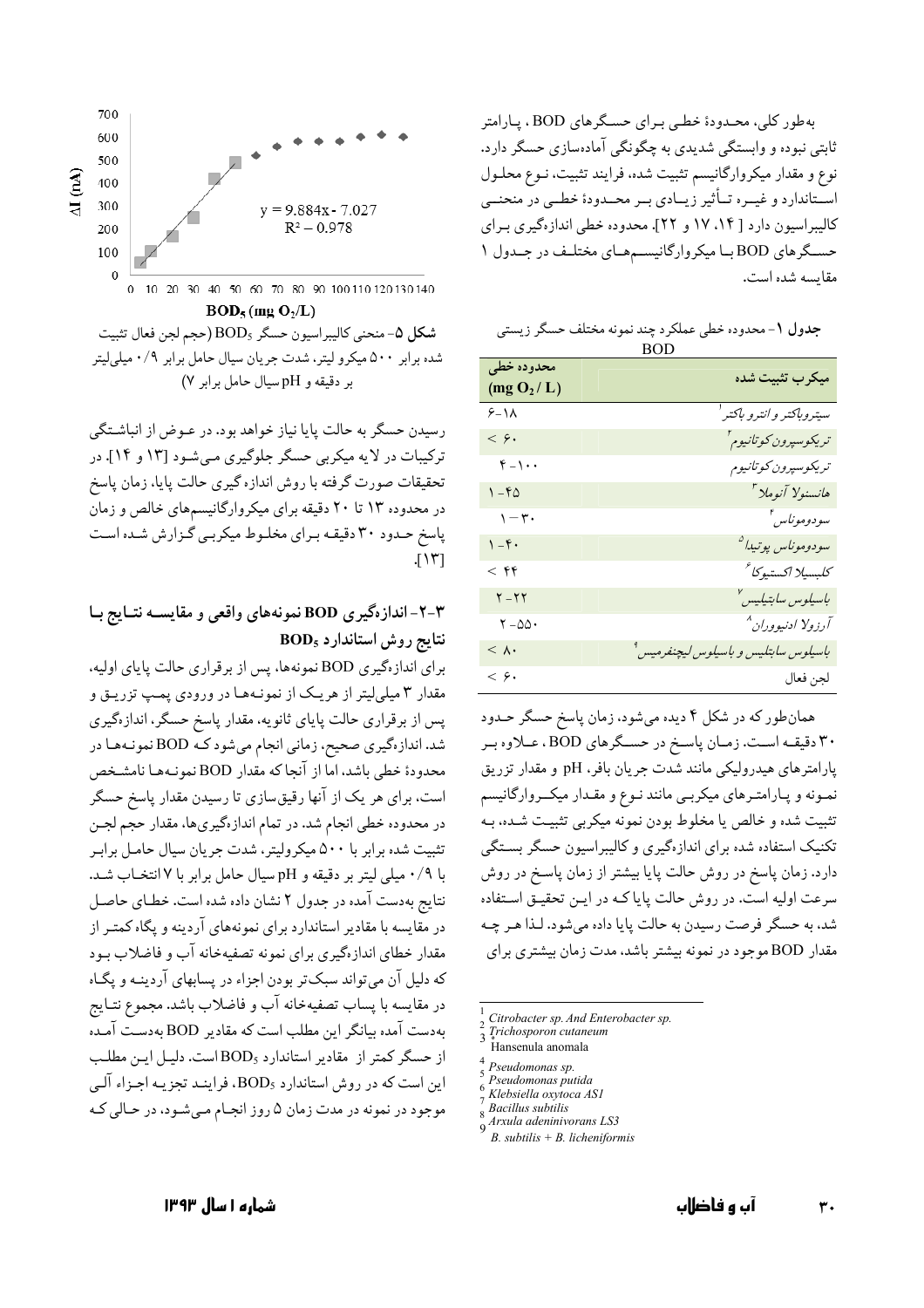زمان در دسترس برای میکربهای تثبیت شده در حسگر در حـدود چند دقیقه است. بنابراین، مدت زمان کافی برای تجزیـه تمـام مـواد آلبی به خصوص مواد آلبی سنگین تر را نداشته و در نتیجه مقدار BOD حاصل از حسگر کمتر از مقدار حاصل از روش استاندارد BOD5 است. با توجه بـه بهتـرين مقـادير بـهدسـت آمـده بـرا ي هـر يـك از نمونهها، میانگین خطای انـدازهگیـری حسـگر برابـر ۲۶/۹۱ درصـد

 $BOD_5$  انحراف نتايج بهدست آمده حسگر از نتايج روش استاندارد دو دليـل عمـده دارد. دليـل اول، زمـان بسـيار كـم در دسـترس میکربهای تثبیت شده بر روی حسگر بـهمنظـور تجزیـه مـواد آلـی است. در روش استاندارد BOD, ، میکروارگانیسمها مدت زمانی برابر با پنج روز برای تجزیه مواد آلی موجود در نمونه دارند و قطعـا میکروارگانیسمها در مدت زمان چند دقیقه قادر به تجزیه تمام مـواد آلي بهخصوص مواد سنگين نيستند. دليل دوم انحراف نتايج، تفاوت محلول استاندارد استفاده شده و پسابهای واقعی است. در این کار از محلـول GGA (ترکیبـی از گلـوکز و گلوتامیـک اسـید) بـهعنـوان محلول استاندارد استفاده شده است که قطعـا تفـاوت بسـيار زيـادي بین ترکیبات موجود در محلول استاندارد و ترکیبات پیچیده موجـود در نمونههاي واقعي وجمود دارد. انمدازه گيمري BOD توسط حسـگرهاي زيسـتي، روش تقريبـي و سـريعي اسـت كـه هـدف آن

تخمین سریع مقادیر BOD نمونههای مختلف در مدت زمـان بسـیار کم است. بنابراین انتظار نمیرود نتایج بهدست آمـده از حسـگرهای زیستی برای اندازه گیری BOD با نتایج روش استاندارد BOD<sub>5</sub> تطابق كامل داشته باشد، بلكه تكرارپذيري نتايج در اين حالت بايـد مناسب باشد.

### ۳-۳- بررسی پایداری حسگر میکربی BOD

پایداری حسگر BOD از طریق بررسی تغییرات روزانه مقدار پاسخ حسگر بررسی شد. برای این کار از سه نمونه محلول استاندارد رقیق شده با مقادیر BOD<sub>5</sub> برابر بـا ۳۰،۱۰ و ۵۰ میلهگرم اکسیژن در لیتر استفاده شد. مقدار ۳ میلیلیتر از هر یک از نمونههـا بـه سیسـتم تـزريق و پس از بـرقراري حالت پاياي ثانويه، مقدار پـاسخ حسگـر اندازهگیری شد. این عملیات بهصورت روزانه و در طول مدت ١٠ روز انجام شد. سپس برای هر یک از نمونهها، نمـوداری ترسـیم شـد که محور عمودي آن مقـدار پاسـخ حسـگر و محـور افقـي آن زمـان (روز) است. همانطور که در شکل ۶ دیـده مـی شـود، بـرای هـر سـه نمونه مقدار پاسخ حسگر در روز چهارم افت شدیدی پیـدا مـیکنـد. برای نمونهها با BOD5 برابر با ۱۰ و ۳۰ میلهگرم در لیتر، از روز هفتم به بعد، برای نمونه با BOD<sub>5</sub> برابر با ۵۰ میلیگرم در لیتر از

|                    | جدوں ۱ – تنایج حاصل از حسکر و روس استاندارد برای مقدار DOD چند پساب واقعی |                                         |          |                                                                 |  |  |
|--------------------|---------------------------------------------------------------------------|-----------------------------------------|----------|-----------------------------------------------------------------|--|--|
| BOD حسگر<br>(mg/L) |                                                                           |                                         |          |                                                                 |  |  |
|                    |                                                                           | BOD <sub>5</sub> <sup>a</sup><br>(mg/L) | نوع پساب |                                                                 |  |  |
|                    | BOD <sup>b</sup> مقدار                                                    | درصد نمونه                              |          |                                                                 |  |  |
|                    |                                                                           | مصرفى                                   |          |                                                                 |  |  |
|                    | <b>٢</b> ٧۶                                                               | ۴                                       | ٣۶.      | پســاب ورودي بــه واحــد لجــن فعــال                           |  |  |
|                    | ۲۵۳                                                                       | ٨                                       |          | تصفيهخانه شركت آردينه                                           |  |  |
|                    | ۲۸۴                                                                       | ۱۲                                      |          |                                                                 |  |  |
|                    | 147                                                                       | $\Delta$                                |          |                                                                 |  |  |
|                    | 108                                                                       | ۱۵                                      | 191      | پســاب خروجــي از واحــد لجــن فعــال<br>تصفيه خانه شركت آردينه |  |  |
|                    | 15 <sub>A</sub>                                                           | ۲۵                                      |          |                                                                 |  |  |
|                    | ۱۲۴                                                                       | ۵                                       | ۲۷۱      |                                                                 |  |  |
|                    | ۱۳۸                                                                       | ١.                                      |          | پسـاب ورودي بـه واحـد لجـن فعـال                                |  |  |
|                    | ۱۴۶                                                                       | ۱۵                                      |          | تصفيهخانه آب و فاضلاب شاهين شهر                                 |  |  |
|                    | 11 <sub>A</sub>                                                           | ۵                                       |          |                                                                 |  |  |
|                    | $\cdot \wedge$                                                            | ۱۵                                      | 188      | پسـاب خروجـي از واحـد لجـن فعـال                                |  |  |
|                    | 11Y                                                                       | ۲۵                                      |          | تصفيهخانه آب و فاضلاب شاهين شهر                                 |  |  |
|                    | ۲۴۵                                                                       | ۵                                       |          |                                                                 |  |  |
|                    | ۲۷۷                                                                       | ١.                                      | ٣١٠      | پســاب خروجــي از واحــد لجــن فعــال                           |  |  |
|                    | ۲۵۵                                                                       | ۱۵                                      |          | تصفيهخانه شركت يگاه اصفهان                                      |  |  |

 $\epsilon$   $(11 \pm 1)$ دشهار تازدار در ای مقدار ROD جزیر بر این ماقد

<sup>ه</sup> مقدار اندازهگیری شده BOD با روش استاندارد ۵ روزه.

ه مقدار اندازهگیری شده BOD توسط حسگر بهدست آمده در این مقاله.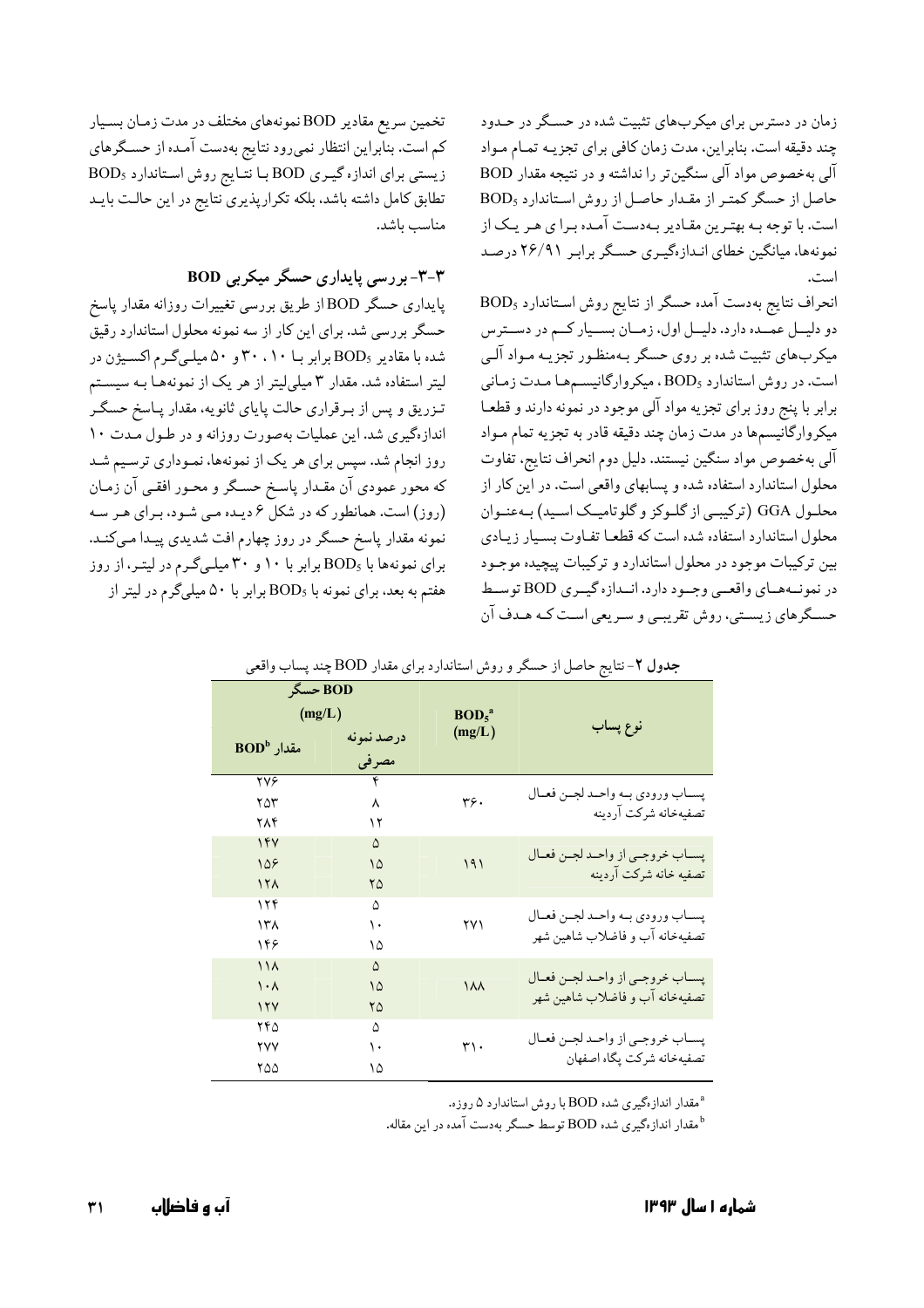پاسخ در مدت زمان کم است. از آنجا که مدت زمان اندازهگیـری در روش استاندارد BOD<sub>s</sub> ، برابر با پنج روز است. زمان پاسخ در حـد چند دقیقه بسیار مطلوب است. زمان پاسخ حسـگر طراحـي شـده در حدود ۳۰ دقیقه بهدست آمد و با توجه به اینکـه از روش حالـت پایـا برای اندازهگیری نمونهها استفاده شد، زمـان پاسـخ حسـگر مقـداری مناسب و معقول بهنظر مـي رسـد. محـدودۀ خطـي بـراي حسـگرهاي BOD بسيار متنوع است كه بستگي بـه شناسـاگر بيولـوژيكي مـورد استفاده در سـاختار آنهـا دارد، ولـي در مجمـوع، معمـولا محـدودة کو تاهی را یوشش می دهند. محدوده خطی برای حسگر طراحی شده در بازه ۵ تا ۵۰ میلی گرم اکسیژن در لیتر بـهدسـت آمـد کـه در بـین حسگرهاي BOD ، محدوده مناسب تلقي مي شود. مقدار BOD اكثـر نمونههبای واقعبی، بیالاتر از محیدوده خطبی بیهدست آمیده است، بنابراین لازم است فرایند رقیق سازی نمونهها بهگونهای انجام شـود تا مقدار پیک جریان الکتریکی بهدست آمده در محدوده خطی یعنـی محدوده nA ۵۵ تا ۴۹۰ قرار گیرد. زمان پایداری برای این حسگر کمتـر از چهـار روز بـود. لازم اسـت پـس از چهـار روز اسـتفاده از حسگر، لجن فعال تثبيت شده تعويض شود. از آنجا كه فرايند تثبيت لجن فعال، فرایندی ساده و سریع است، تعـویض لجـن تثبیـت شـده بعد از چند روز را نمی توان مشکل اساسی بهشمار آورد.

#### ۵– قدردانی

از صندوق حمایت از یژوهشگران ریاست جمهوری بـهدلیـل تـامین مالی پروژه و از آزمایشگاه محیط زیست دانشکده منـابع طبیعـی دانشگاه صنعتی اصفهان بهدلیل اندازهگیری استاندارد BOD<sub>۶</sub> تشکر و قدرداني مي شود.



روز نهم به بعد هیچگونه پاسخی از حسگر دیده نمیشود که علت آن از بین رفتن میک رب های تثبیت شده است. همـانطور کـه انتظـار می رفت، پایـداری حسـگر BODکـه در آن از لجـن فعـال اسـتفاده مي شود، بسيار پايين بوده و تعويض لجن فعال تثبيت شـده پـس از سه روز امری ضروری است. از آنجا که فرایند تثبیت لجن فعـال بـر روی حسگر نیازمند زمان کـم و فراینـد سـاده اسـت، تعـویض لجـن تثبیت شده بعد از چند روز را نمی توان مشکل اساسی بهشـمار آورد. با توجه با اینکه اندازه گیری BOD یک نمونـه توسـط ایـن حسـگر، بهمدت زمانی در حدود ۴ تا ۵ ساعت نیاز دارد ( با احتساب زمان لازم برای رسیدن به شرایط پایای اولیه)، پایداری سه روزهٔ این حسگر، كافي بەنظر مى رسد. ۴-نتىجە گىرى یکی از اساسی ترین اهداف طراحی حسگرهای BOD، دسترسبی بـه

#### ۶- مراجع

- 1- Rastogi, S., Kumar, A., Mehra, N. K., Makhijani, S. D., Gangal, V., and Kumar, R. (2003). "Development and characterization of a novel immobilized microbial membrane for rapid determination of biochemical oxygen demand load in industrial wastewater." Biosens. Bioelectron, 18(1), 23-29.
- 2- Jia, J., Tang, M., Chen, X., Qi, L., and Dong, S. (2003). "Co-immobilized microbial biosensor for BOD estimation based on sol-gel derived composite material." Biosens. Bioelectron, 18(8), 1023-1029.
- 3- Chang, I. S., Jang, J. K., Gil, G. C., Kim, M., Kim, H. J., and Kim, B. H. (2004). "Continuous determination of biochemical oxygen demand using microbial fuel cell type biosensor." Biosens. Bioelectron, 19(6), 607-613.
- 4- Oota, S., Hatae, Y., Amada, K., Koya, H., and Kawakami, M. (2010). "Development of mediated BOD biosensor system of flow injection mode for shochu distillery wastewater." Biosens. Bioelectron, 26(1), 262-266.
- 5- Lei, Y., Chenb, W., and Mulchandani, A. (2006). "Microbial biosensors." Anal. Chim. Acta, 568, 200-210.